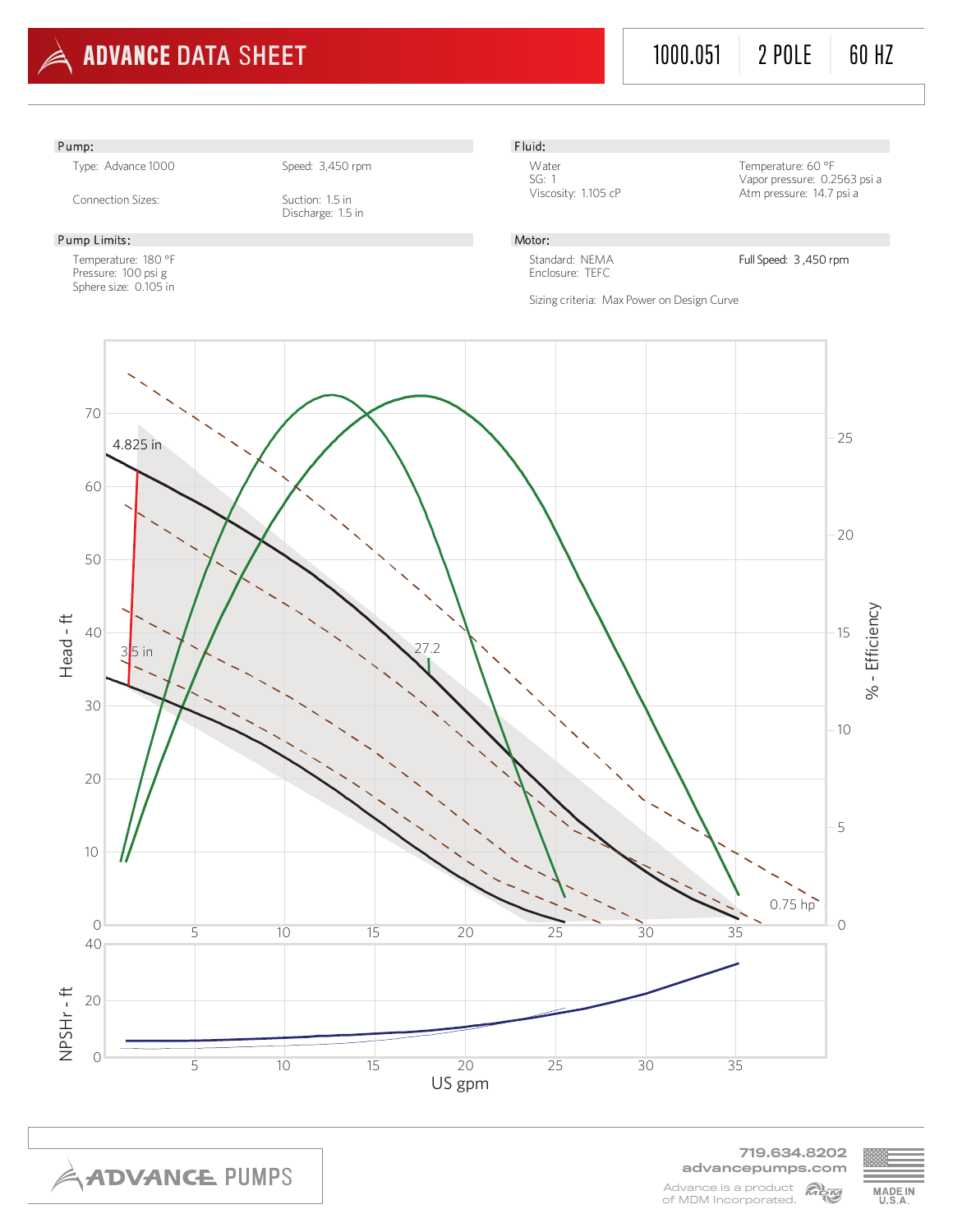



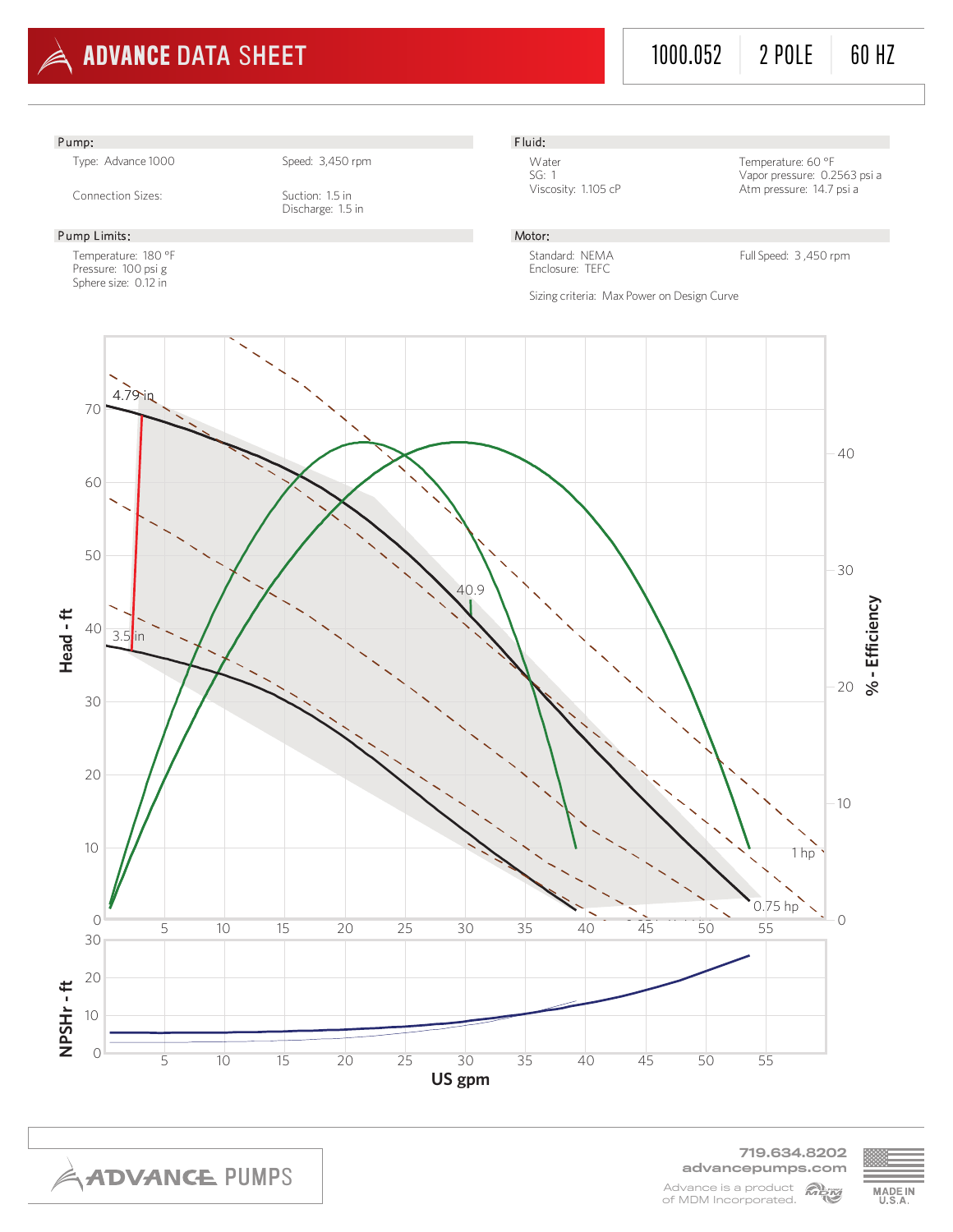

719.634.8202 advancepumps.com Advance is a product MAN of MDM Incorporated.

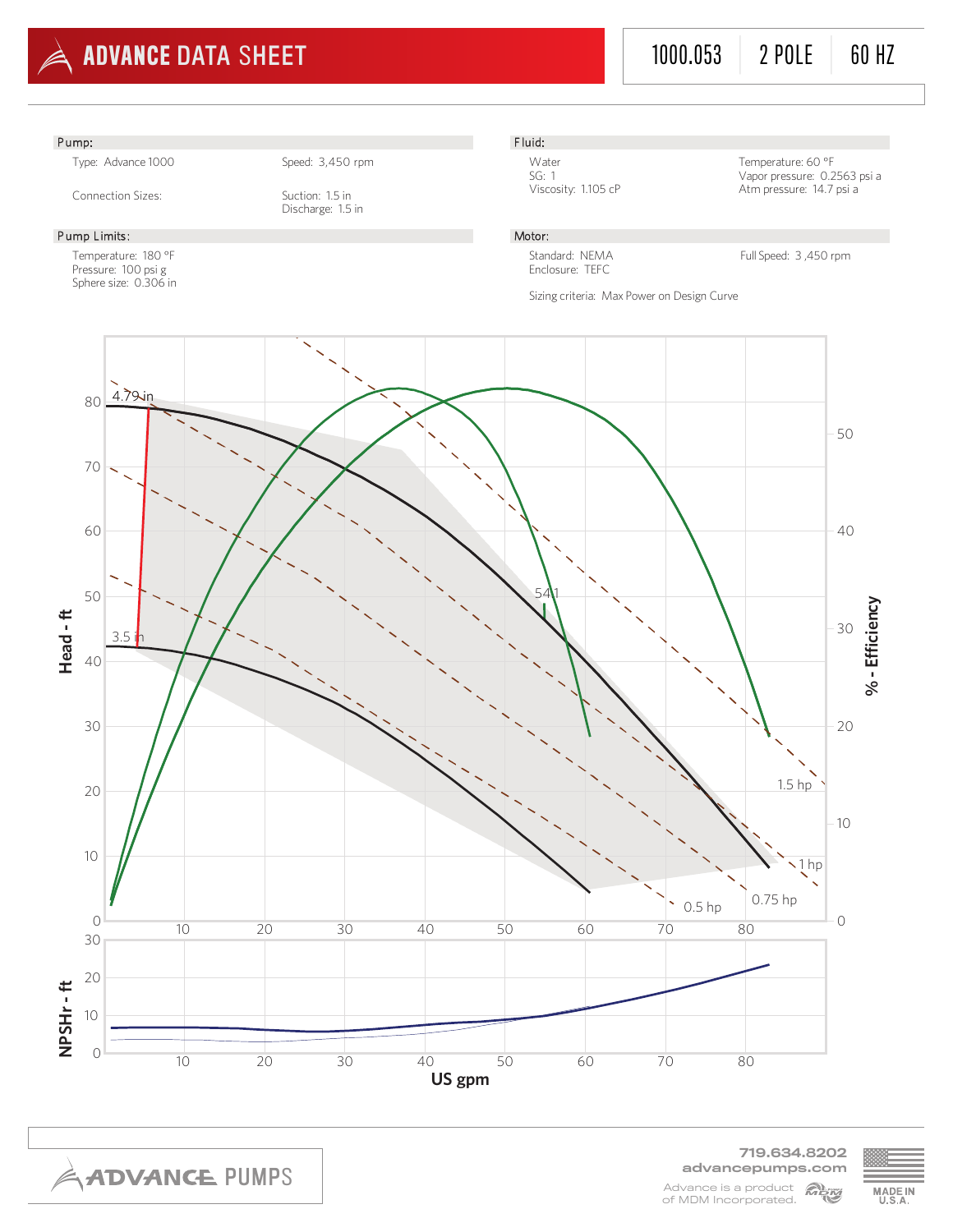

719.634.8202 advancepumps.com Advance is a product MAN of MDM Incorporated.

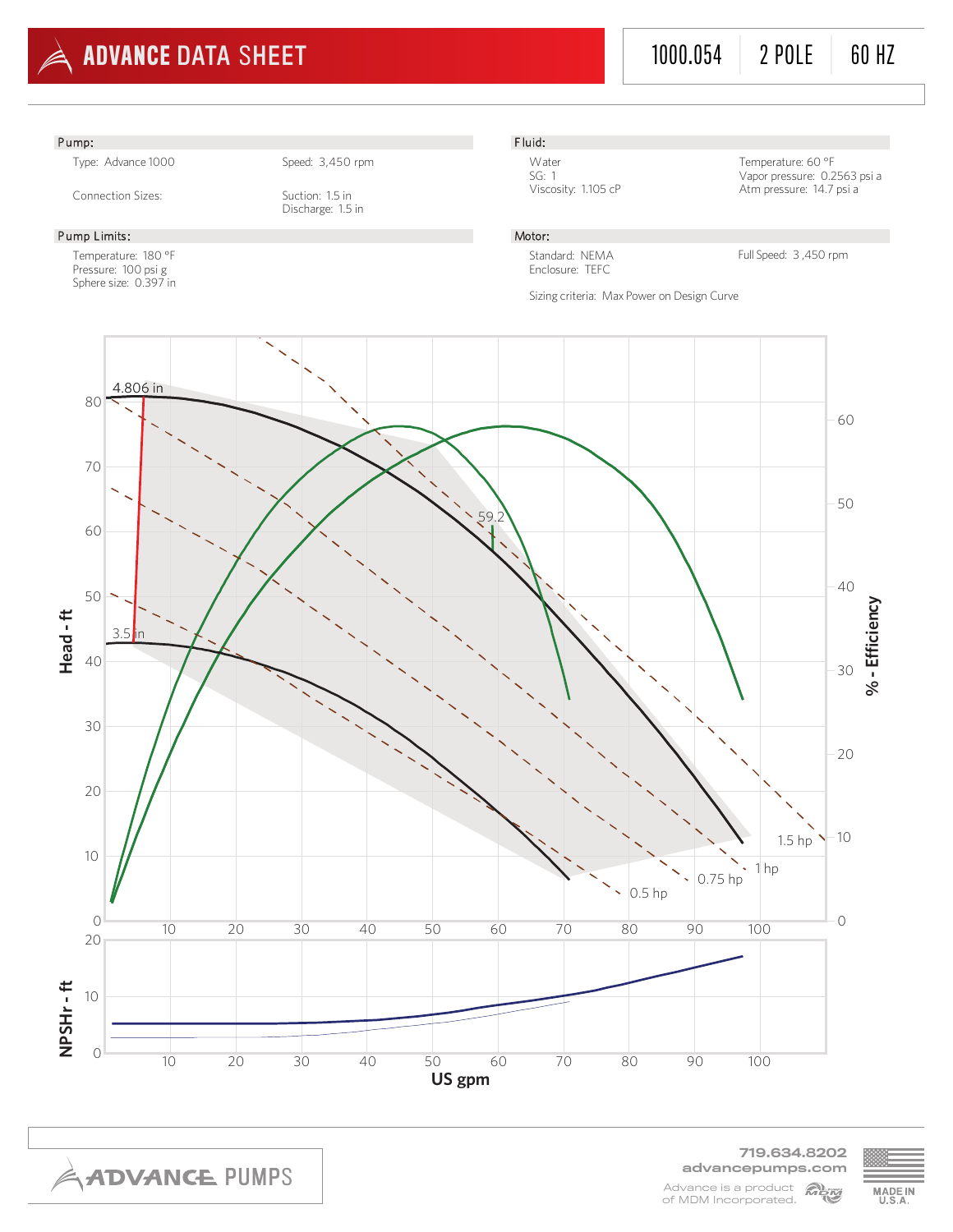

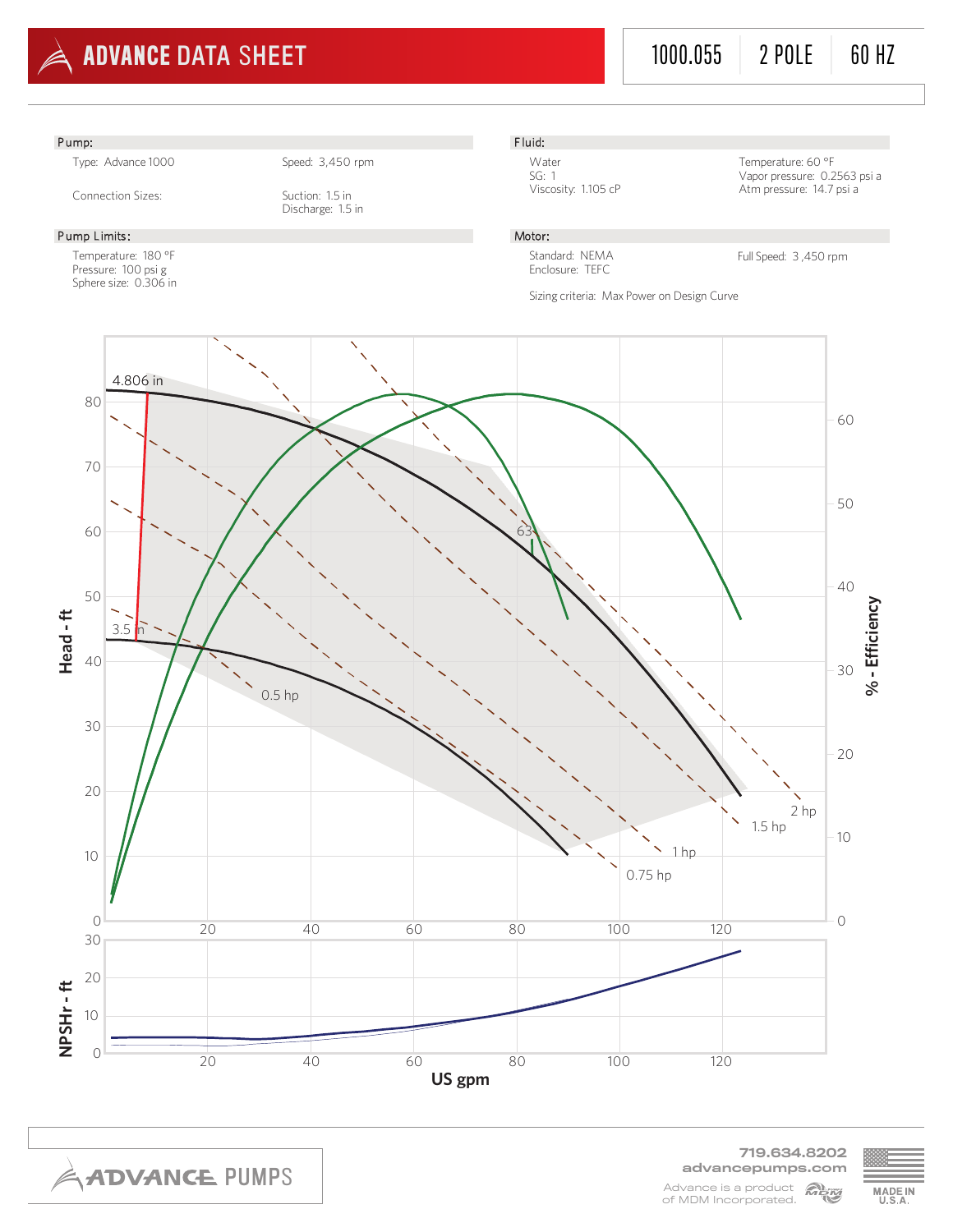

719.634.8202 advancepumps.com Advance is a product MAN of MDM Incorporated.

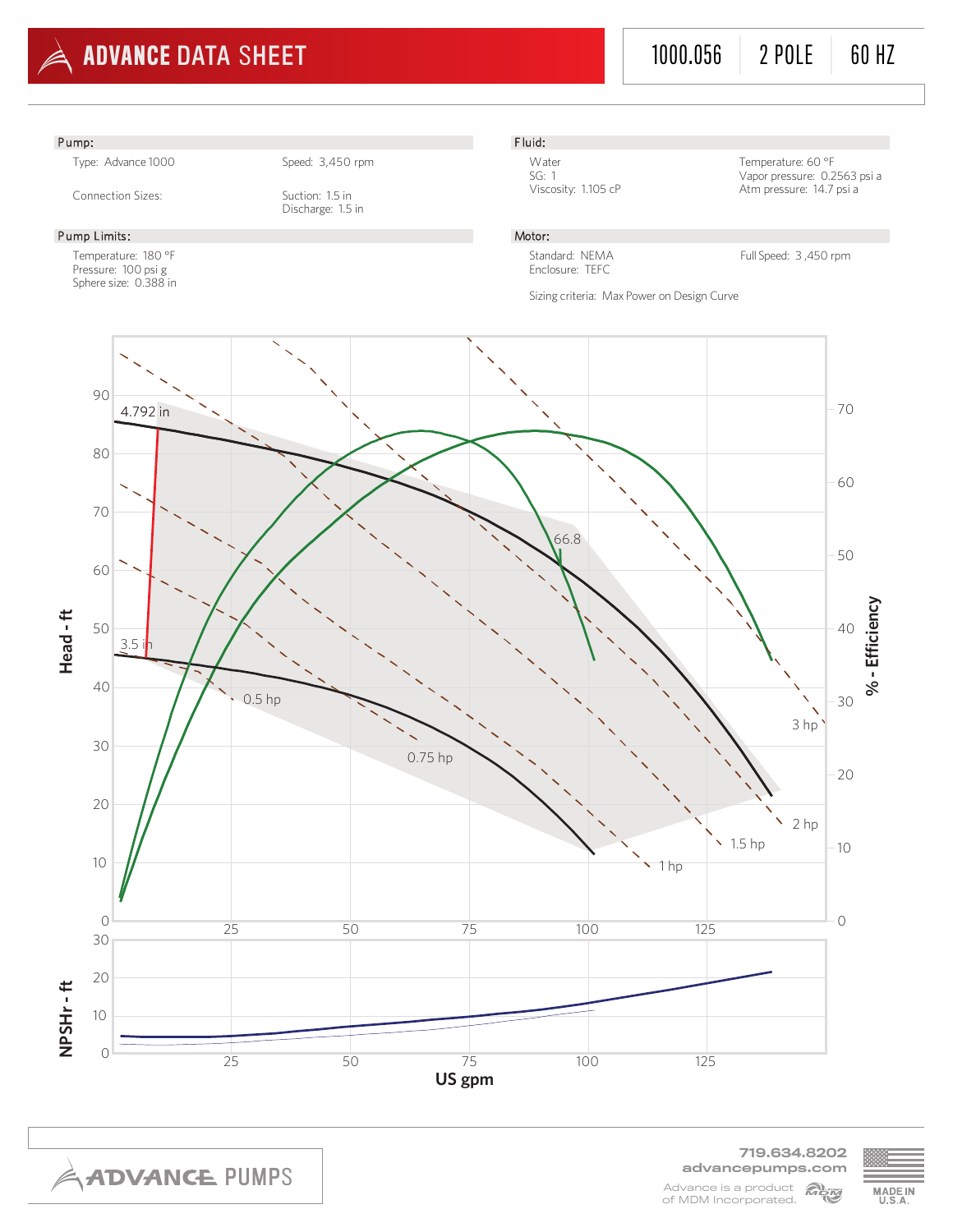

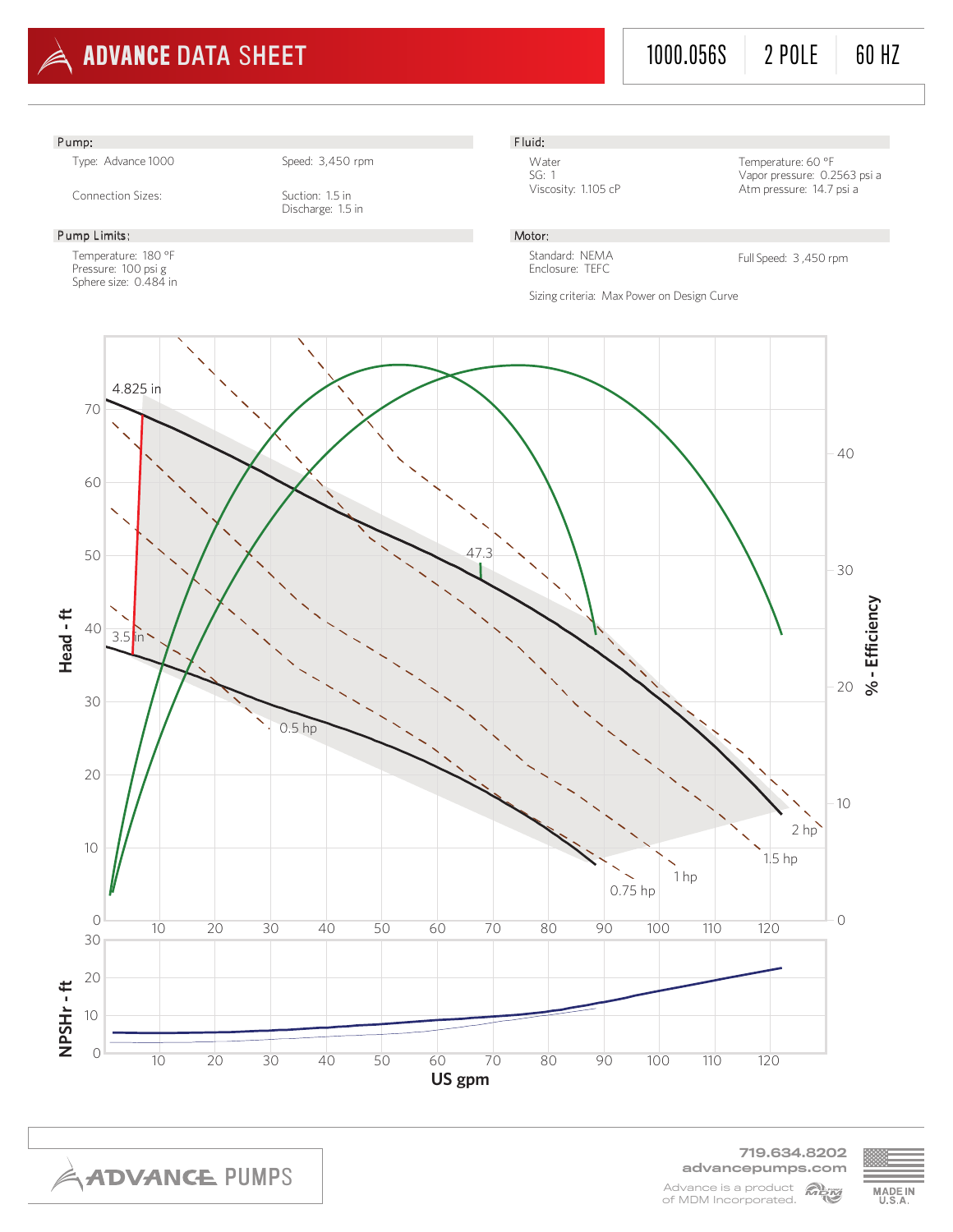

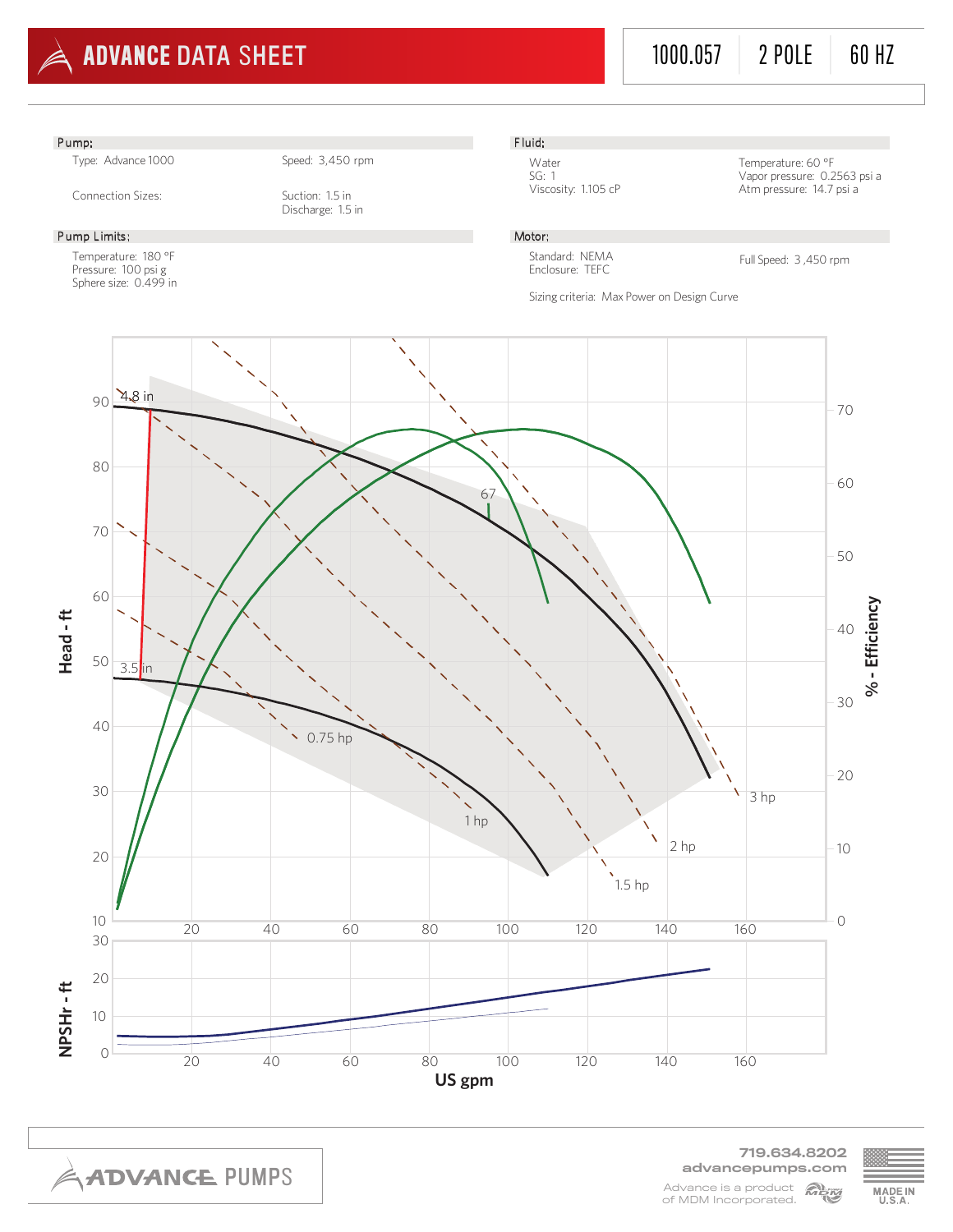

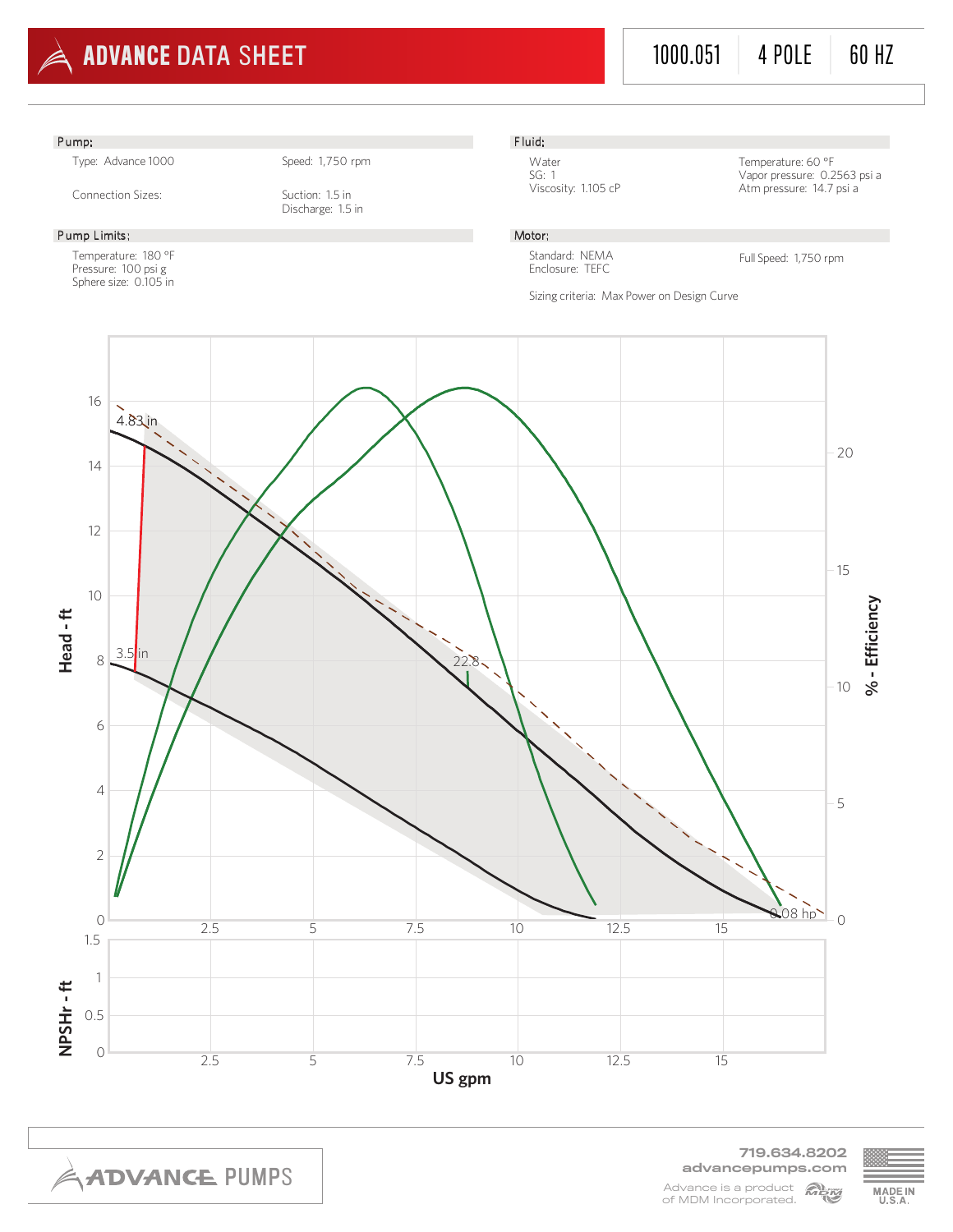



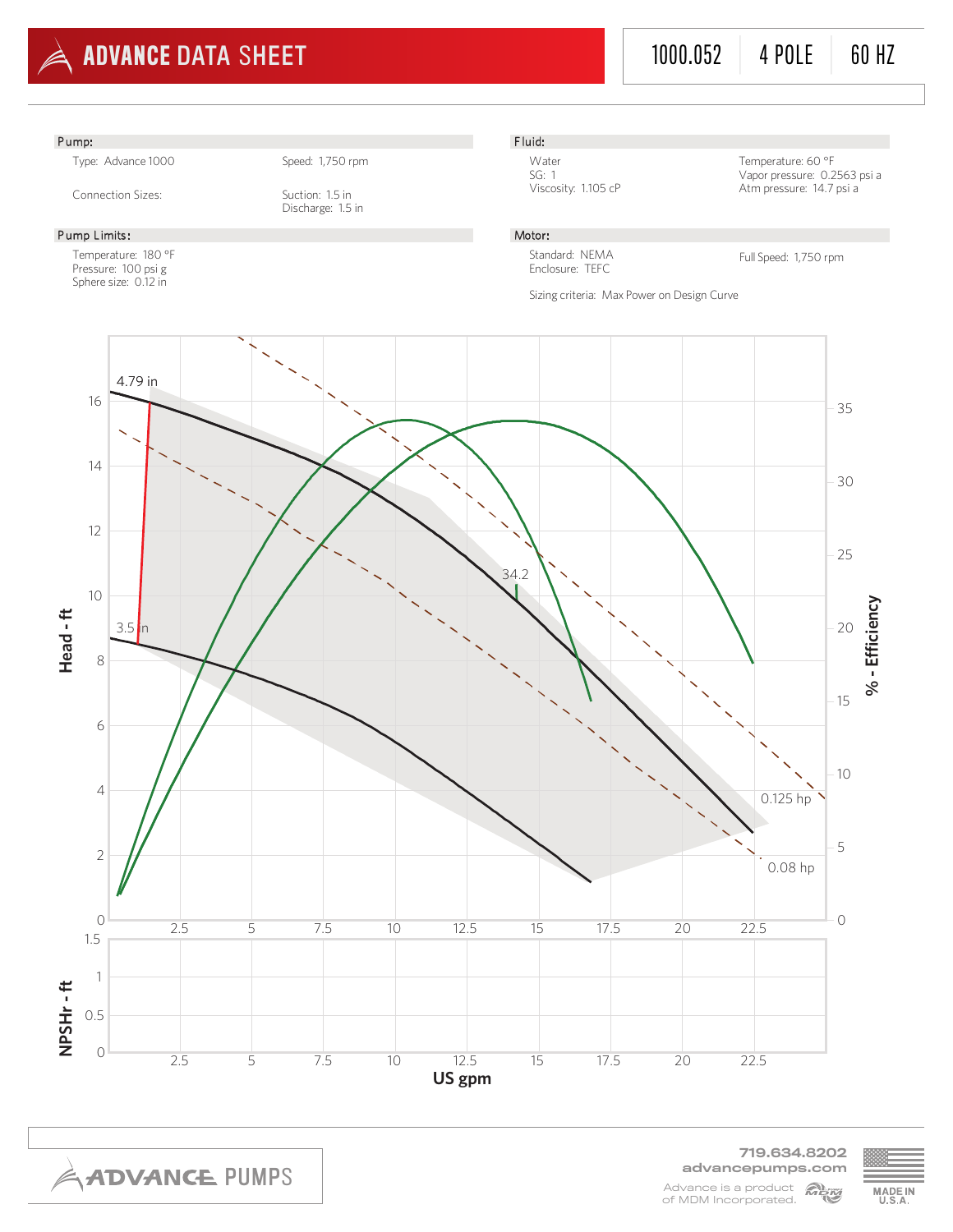

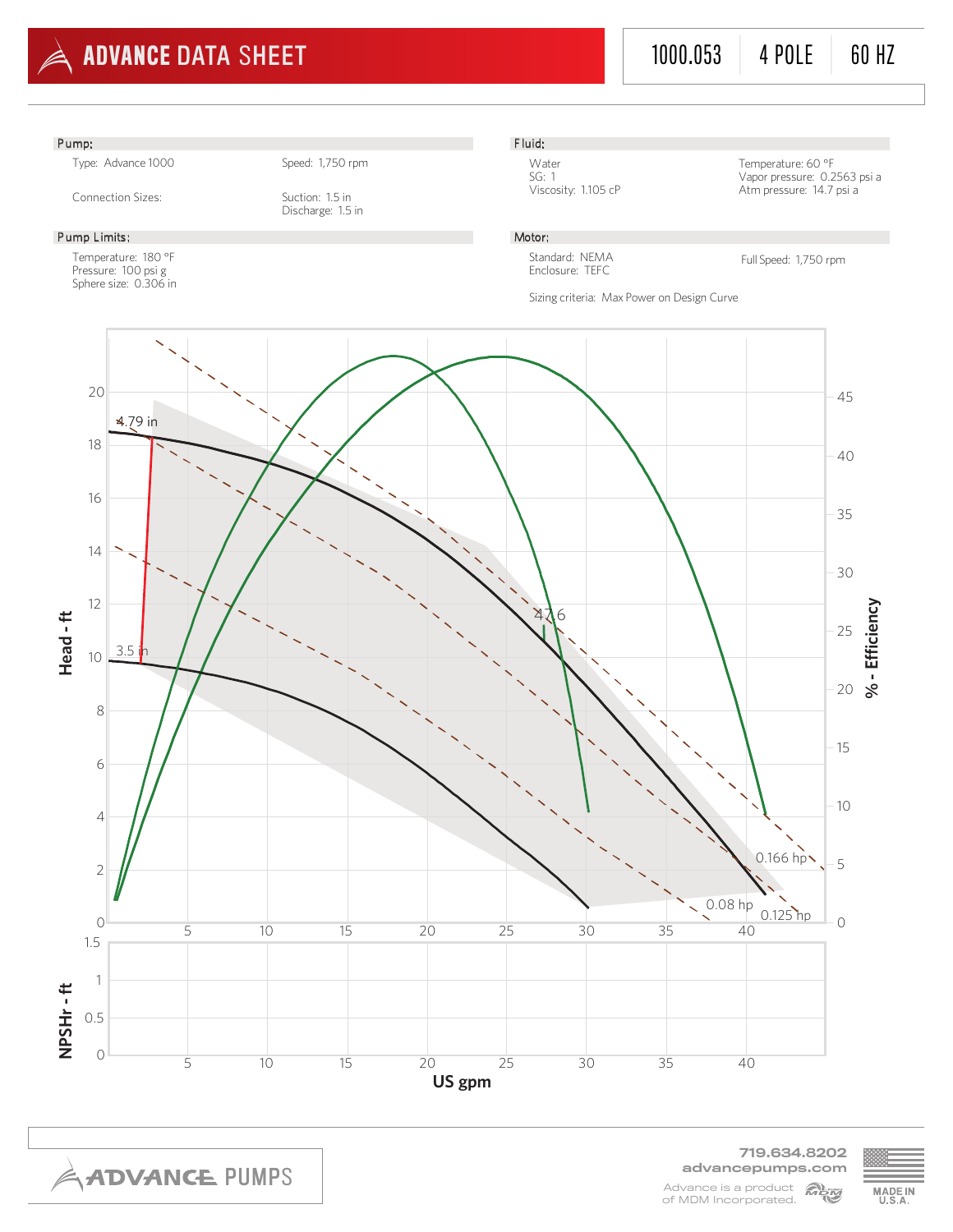

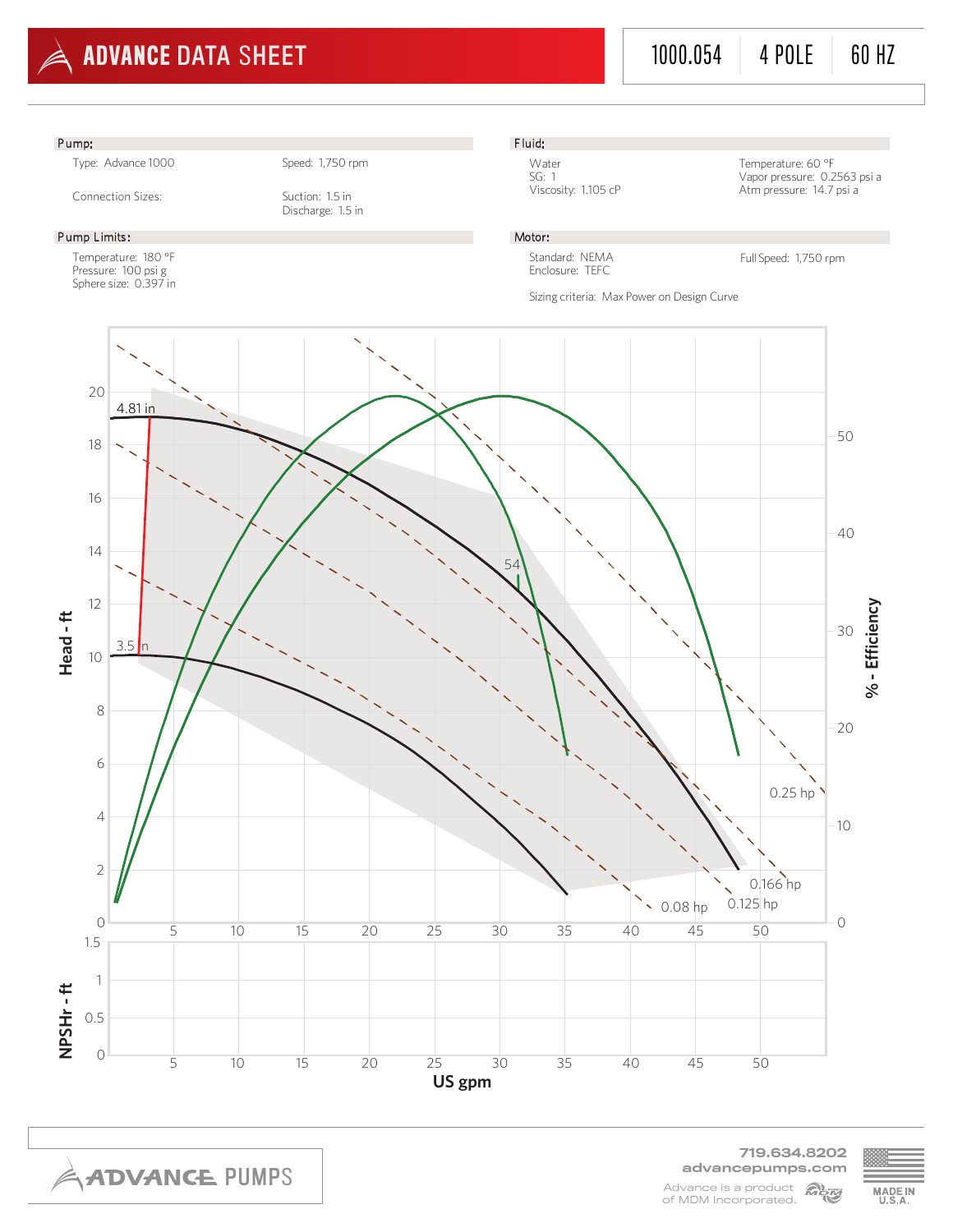

719.634.8202 advancepumps.com Advance is a product Mem of MDM Incorporated.

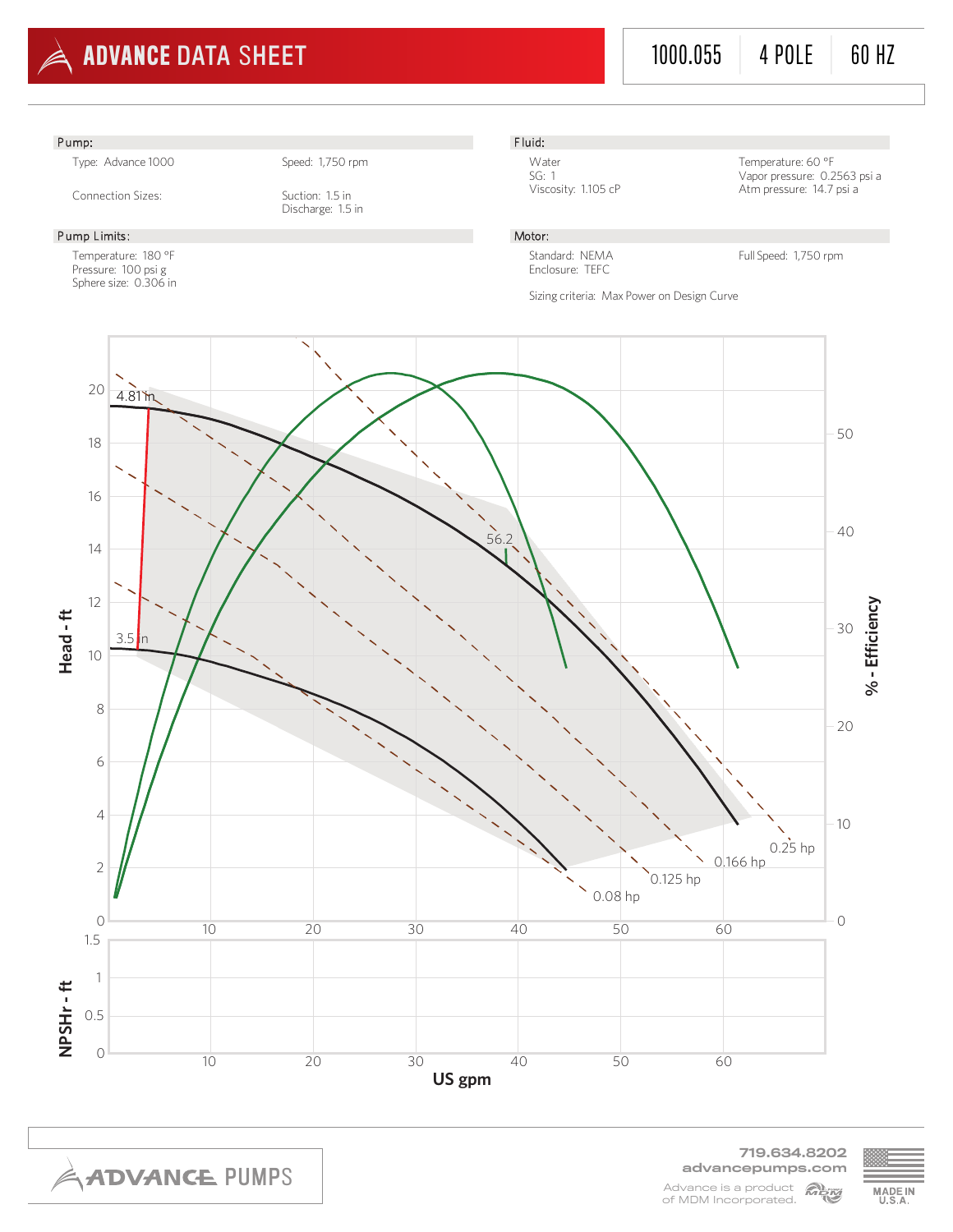

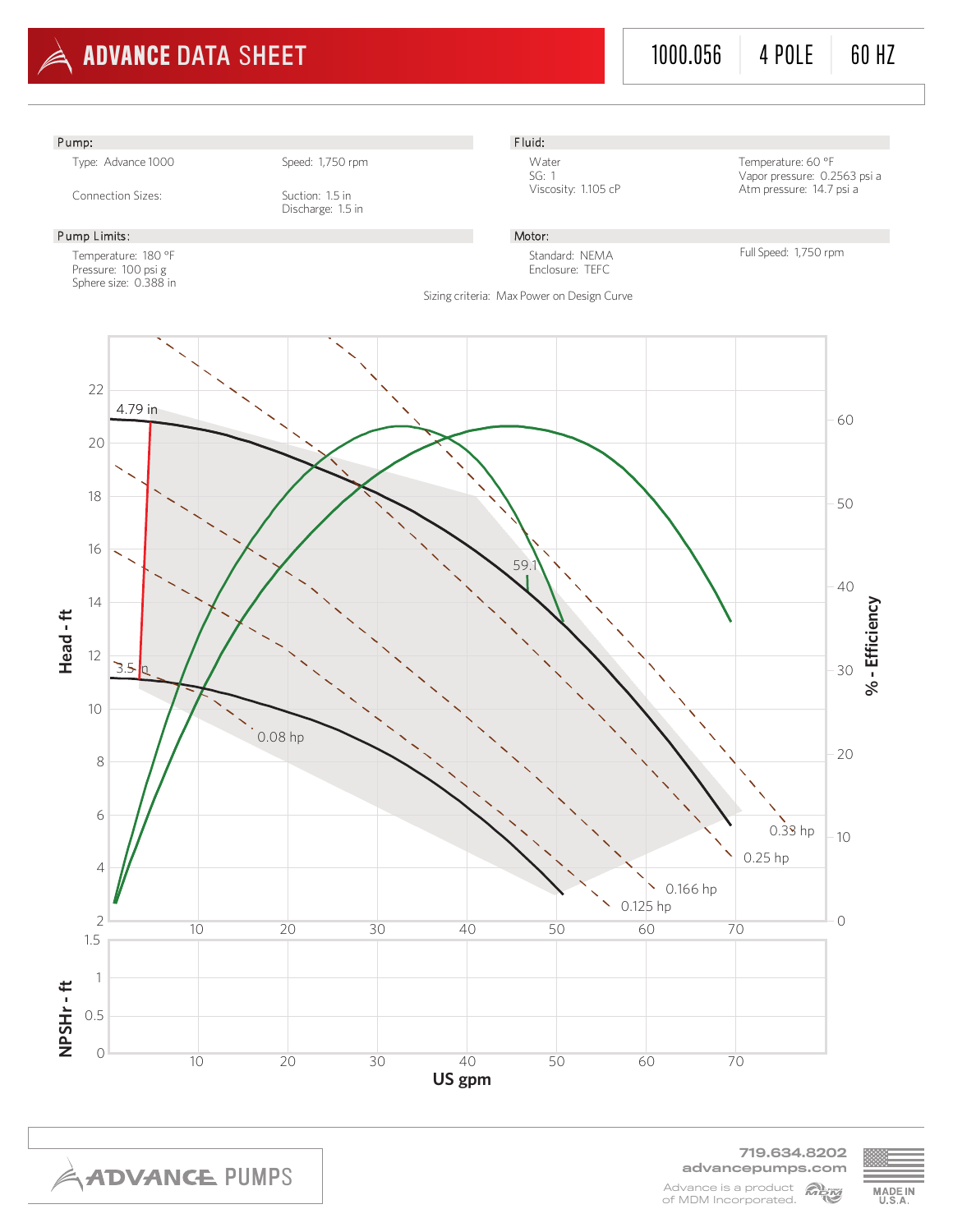